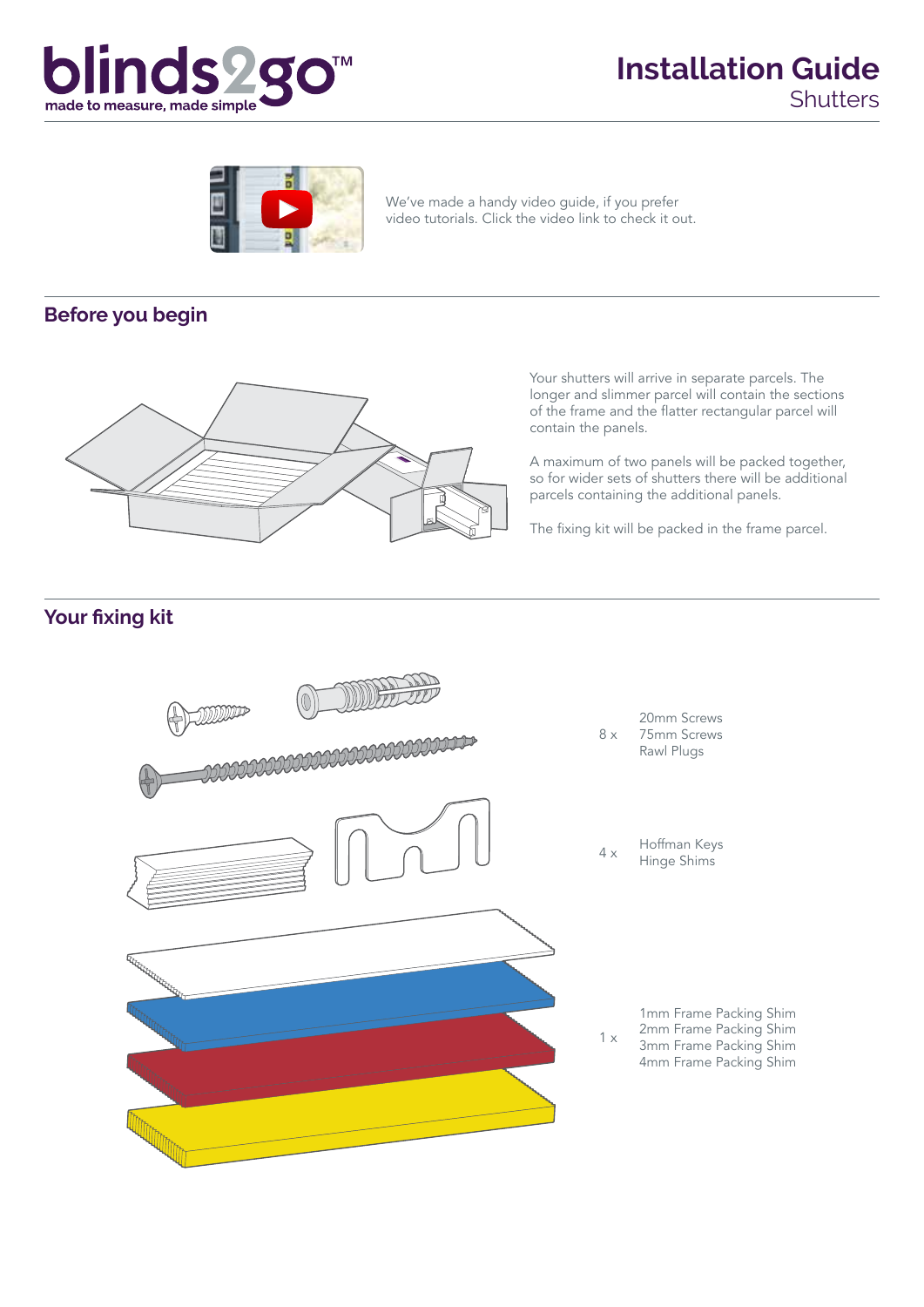

## **Installation Guide**

**Shutters** 

 $\mathbf{1}$ 

#### **Assemble the frame**

Start by unpacking all of the frame pieces, then laying them face-down.



Line up all the corners, then insert the Hoffman keys from your fittings kit to join the frames securely together. The key can be a little tight, so you may have to give it a few taps with a hammer to fully insert it.

#### **Top Tip**

Use the packaging your shutters arrived in to protect them during this stage - open out one of the boxes so you can lay the shutter down on that and avoid any risk of scratching it. Like wise, you may need to gently hammer the hoffman keys into place as they're quite tight, so you can use a strip of cardboard over the key as you're hammering.

#### Wider shutters over 1850mm will have a 'T-Bar' provided with the frame.

The T-Bar is fitted vertically in the centre of the frame, providing extra support for the shutter.

To fit the T-Bar, simply slot it into place in the centre of the shutter and use 4 of the 75mm screws provided - 2 at the top of the frame and 2 at the bottom - to secure it in place. The screw holes will be pre-drilled in your shutter frame so that the T-Bar can be located correctly and easily.

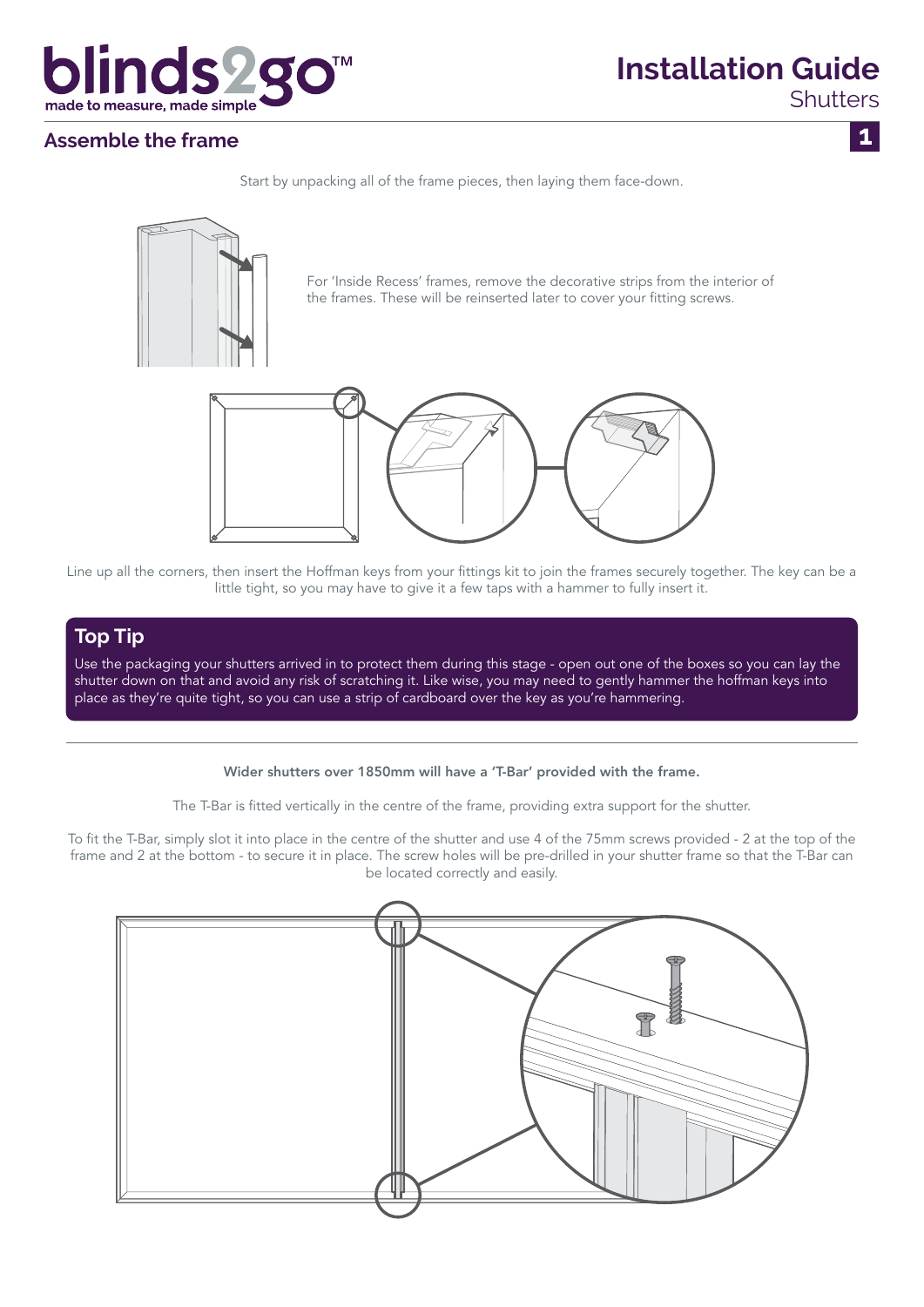

# **Installation Guide**

**Shutters** 

 $\overline{2}$ 

 $\mathbf{3}$ 

### **Pre-drill the fixing holes in the frame**

Assemble the frame, then drill the holes you'll be putting screws through to fit the shutter. For the sides, make your holes roughly in line with the centre of each hinge. For the top and bottom, make the holes roughly 10-15cm in from the sides.





For 'Front of Recess' fitting, drill through the thicker section toward the back of the frame.



For 'Inside Recess' fitting, drill your holes inside the empty channel from where you removed the decorative strips in step 1.



#### **Top Tip**

Use a larger drill-bit (or a counter-sink tool, if you have one) to widen the screw holes at their opening; this will allow you to create a much neater finish when you cover the screws at the end of the installation.

#### **Ensure the frame sits level in the window**

Place the assembled frame in the recess and use a spirit level to make sure that it is sitting perfectly straight on all sides.



Make sure you also use the spirit level on the front of the frame, on all sides, to ensure there's no 'twist' to the frame.

If you need to adjust the level of the frame then you can use the frame shims from your fitting kit. Fully insert the shim so that it is hidden by the frame.



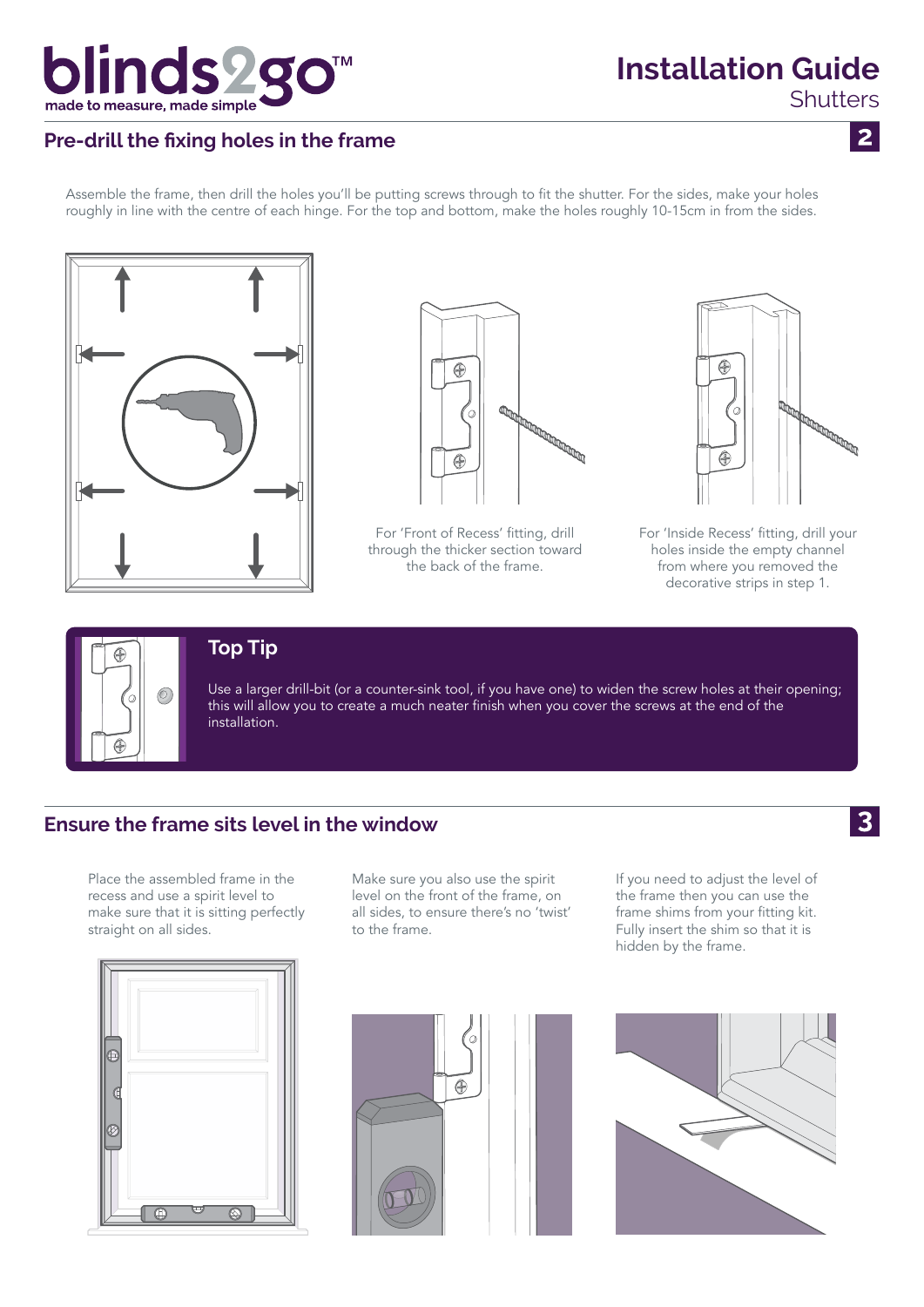## blinds2g made to measure, made simple

## **Installation Guide**

**Shutters** 

 $\overline{4}$ 

#### **Install the frame**



Making sure that the frame stays still and level, push the drill through each of the fixing holes you made in the frame and drill a small pilot hole in the surface you're fixing the shutter to (the inside of the recess). Now take your frame out of the window, you should be left with shallow pilot holes all around the recess - two for each side, the top and the sill.



**Top Tip** While drilling your pilot holes, be sure to keep checking your frame is straight, using your spirit level. Check the level again before drilling each pilot hole.

With your frame put to one side, drill the holes fully into the window recess and insert a Rawl plug into each hole. Reinsert the frame into the recess, give it another level check, then use the 75mm screws from your fixing kit to secure the frame in place.







#### **Top Tip**

Insert the screws for the top part of the frame first, to help hold it steady while you insert the rest of the screws.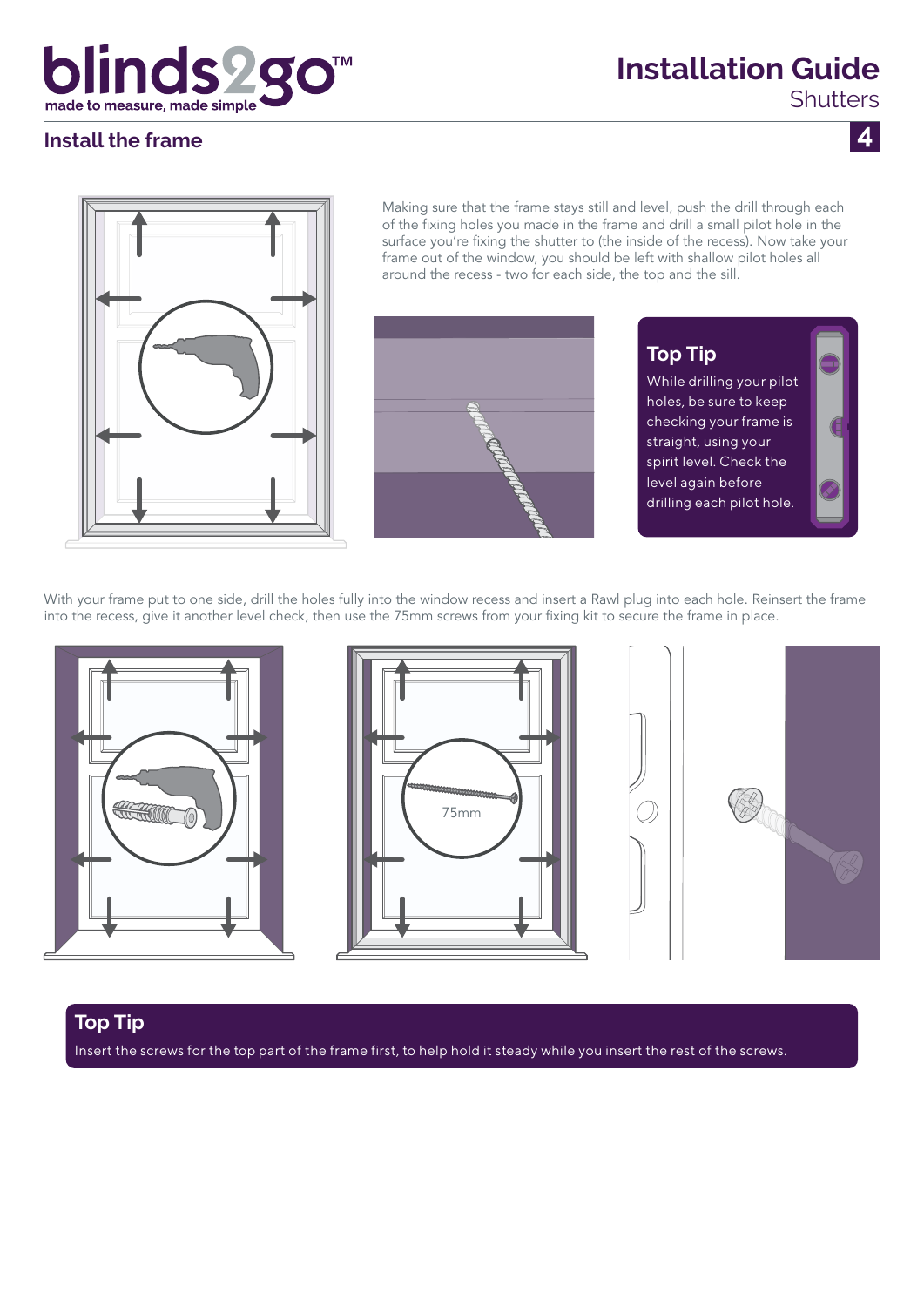

 $\overline{5}$ 

#### **Install the panels**

Your shutter panels are numbered in order of their position in the shutter, with panel 1 being the far left side.



# **Top Tip** Ensure that your panels are not fitted upside down - look for the cutout on the top bar of the panel, this should be at the back, facing you.



Start by loosening the frame hinges, as this will make aligning the two parts of the hinge easier (one part is fixed to the frame, the other part is fixed to the panel). This will also allow you enough room to slot the hinge pins into place.



Now slot the hinge pins into place. Starting with the top hinge on each panel, align the panel part of the hinge with the frame part of the hinge, then insert the pin through the centre. If your shutter has folding panels, join these together the same way.

#### **Top Tip**

The pins are intentionally a tight fit. Place a piece of cloth or cardboard over the top of the pin (to prevent it getting scratched or marked) and use a small hammer to tap it securely into place.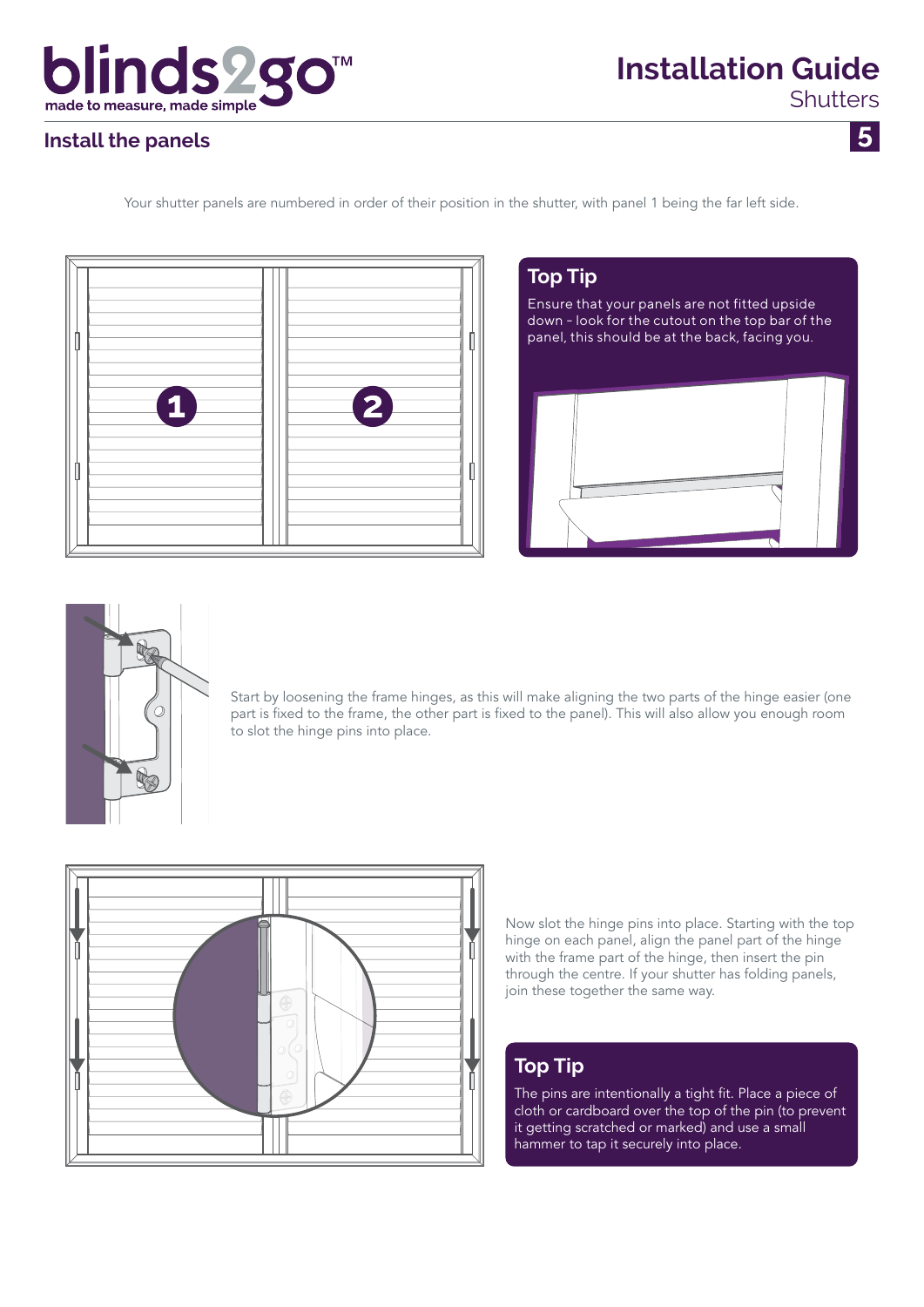## blinds<sub>2</sub> made to measure, made simple

## **Installation Guide**

**Shutters** 

#### **Fine tuning**



Because no recess is perfectly square, you'll likely find that some adjutments are required to align the panels (i.e. if one panel sits slightly higher than the other), although thorough checks with your spirit level throughout the installation process should help to minimise the amount of fine tuning required.

#### **Top Tip**

It is normal for the panels to rest on the bottom frame of the shutter when closed, this does not require any adjustment.

The best method for adjusting the level of the panels is actually to adjust the frame. If one panel sits higher than the other, go to the side which is sitting lowest and loosen the frame screws on that side, and along the bottom. Then insert one of the frame shims from your fixing kit to raise that side slightly. This should level out the panels.

Various sizes of frame shims are supplied to allow you to make very fine adjustments.





If you've levelled the frame out as much as you can but the panels are still uneven, then you can use a hinge shim.

Only use one shim, either on the highest panel hinge or the lowest.

Use a shim at the top of the panel to lower the panel alignment, or at the bottom to raise it.